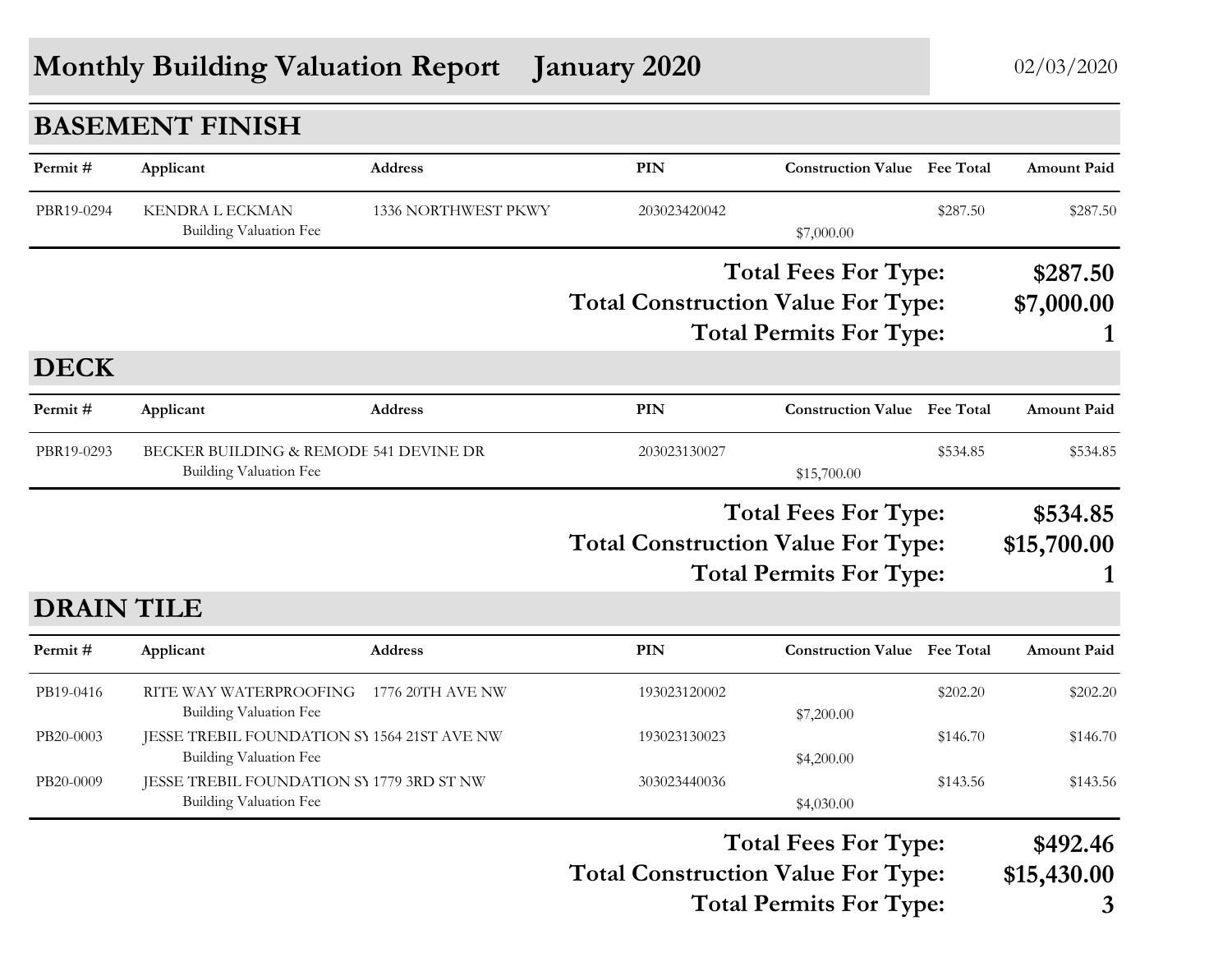## **EGRESS**

| Permit#        | Applicant                                                                 | Address               | <b>PIN</b>                                                               | <b>Construction Value</b> Fee Total                           |                        | Amount Paid        |
|----------------|---------------------------------------------------------------------------|-----------------------|--------------------------------------------------------------------------|---------------------------------------------------------------|------------------------|--------------------|
| PBR20-0002     | <b>EGRESS WINDOW GUY</b><br>Building Valuation Fee                        | 722 SILVER LAKE RD NW | 303023210005                                                             | \$2,400.00                                                    | \$161.00               | \$161.00           |
|                |                                                                           |                       |                                                                          | <b>Total Fees For Type:</b>                                   |                        | \$161.00           |
|                |                                                                           |                       | <b>Total Construction Value For Type:</b>                                |                                                               |                        | \$2,400.00         |
|                |                                                                           |                       |                                                                          | <b>Total Permits For Type:</b>                                |                        |                    |
|                | <b>FOUNDATION</b>                                                         |                       |                                                                          |                                                               |                        |                    |
| Permit#        | Applicant                                                                 | <b>Address</b>        | <b>PIN</b>                                                               | <b>Construction Value</b> Fee Total                           |                        | <b>Amount Paid</b> |
| PBR20-0003     | <b>SCENIC SIGN CORPORATION</b><br>Building Valuation Fee                  | 2155 OLD HIGHWAY 8 NW | 163023320021                                                             | \$1,972.50                                                    | \$161.49               | \$161.49           |
|                |                                                                           |                       | <b>Total Fees For Type:</b><br><b>Total Construction Value For Type:</b> |                                                               | \$161.49<br>\$1,972.50 |                    |
| N/A            |                                                                           |                       |                                                                          | <b>Total Permits For Type:</b>                                |                        |                    |
| Permit#        | Applicant                                                                 | <b>Address</b>        | <b>PIN</b>                                                               | <b>Construction Value</b> Fee Total                           |                        | <b>Amount Paid</b> |
| PBR20-0006     | <b>WOODLUND HOMES</b>                                                     | 1591 CESSNA DR        | 1363M06650                                                               |                                                               | \$136.50               | \$136.50           |
|                |                                                                           |                       | <b>Total Construction Value For Type:</b>                                | <b>Total Fees For Type:</b><br><b>Total Permits For Type:</b> |                        | \$136.50<br>\$     |
| <b>REMODEL</b> |                                                                           |                       |                                                                          |                                                               |                        |                    |
|                |                                                                           |                       |                                                                          |                                                               |                        |                    |
| Permit#        | Applicant                                                                 | Address               | PIN                                                                      | <b>Construction Value Fee Total</b>                           |                        | <b>Amount Paid</b> |
| PBR19-0282     | COTTONWOOD CONSTRUCTIC 1201 SILVER LAKE RD NW<br>Building Valuation Fee   |                       | 193023430033                                                             | \$53,000.00                                                   | \$1,413.00             | \$1,413.00         |
| PBR19-0288     | STUDIO REBUS INCORPORATE 167 12TH AVE NW<br><b>Building Valuation Fee</b> |                       | 293023340093                                                             | \$8,717.00                                                    | \$334.73               | \$334.73           |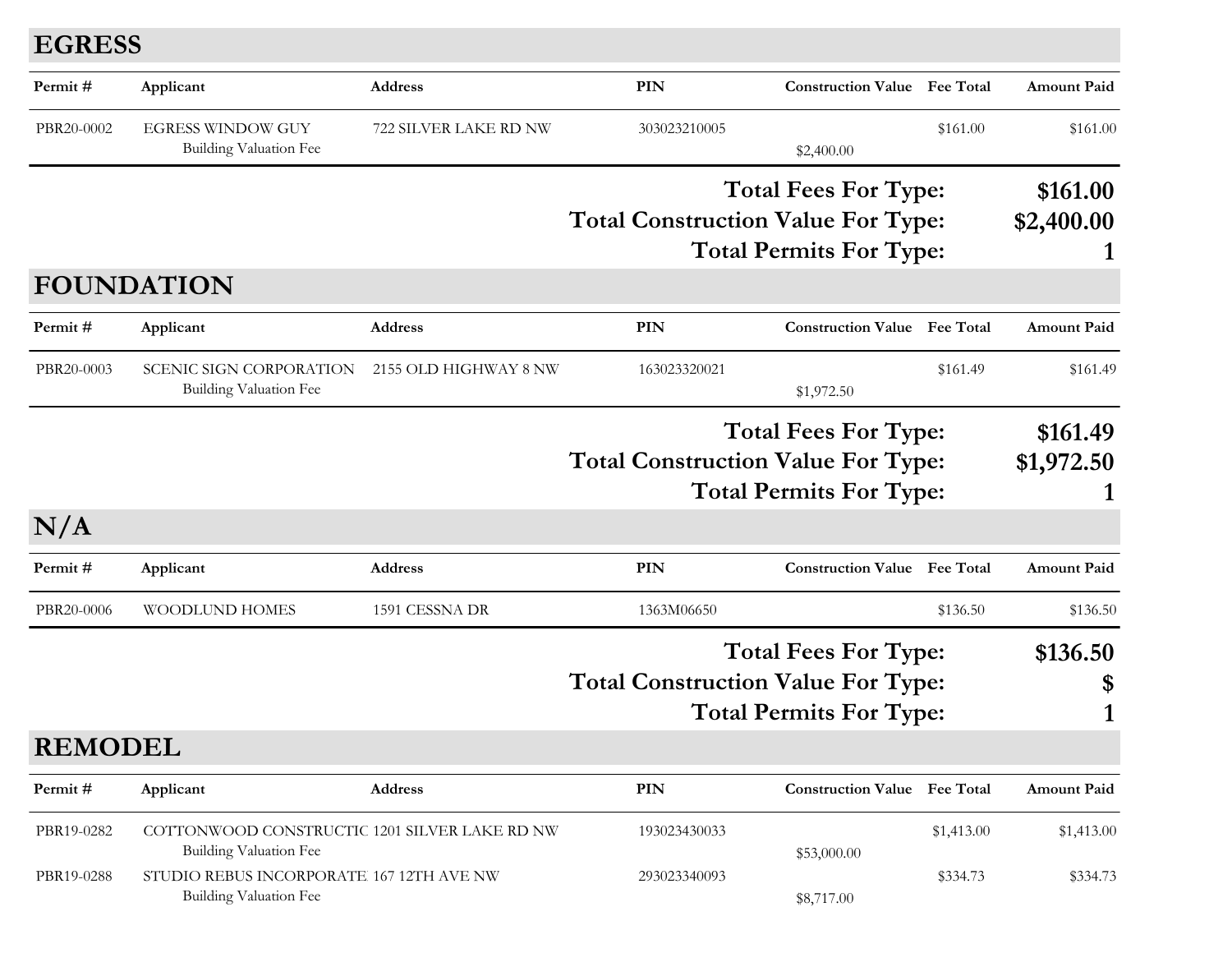| PBR19-0290 | RYAN COMPANIES US, INC<br>Building Valuation Fee                           | 500 COUNTY ROAD D W | 323023430011                              | \$350,000.00                                                  | \$22,535.35 | \$22,535.35                     |
|------------|----------------------------------------------------------------------------|---------------------|-------------------------------------------|---------------------------------------------------------------|-------------|---------------------------------|
| PBR19-0296 | TOMCO COMPANY INC<br>Building Valuation Fee                                | 1648 SIOUX BLVD     | 303023410043                              | \$5,000.00                                                    | \$232.50    | \$232.50                        |
| PBR20-0005 | MARIANNE JONAK HALLING<br>Building Valuation Fee                           | 357 OAKWOOD DR      | 313023140033                              | \$65,000.00                                                   | \$1,447.50  | \$1,447.50                      |
| PBR20-0009 | MVP CONSTRUCTION<br>Building Valuation Fee                                 | 588 CONTINENTAL DR  | 323023320013                              | \$15,000.00                                                   | \$507.50    | \$507.50                        |
|            |                                                                            |                     |                                           | <b>Total Fees For Type:</b>                                   |             | \$26,470.58                     |
|            |                                                                            |                     | <b>Total Construction Value For Type:</b> | <b>Total Permits For Type:</b>                                |             | \$496,717.00<br>6               |
|            | <b>REMODEL - BASEMENT</b>                                                  |                     |                                           |                                                               |             |                                 |
| Permit#    | Applicant                                                                  | <b>Address</b>      | PIN                                       | <b>Construction Value Fee Total</b>                           |             | <b>Amount Paid</b>              |
| PBR20-0001 | DECK AND BASEMENT COMPA 551 14TH ST NW<br>Building Valuation Fee           |                     | 203023130046                              | \$45,000.00                                                   | \$1,146.50  | \$1,146.50                      |
| PBR20-0010 | BAKERS HOME & MANAGEMEI 2193 LAKEBROOK DR<br><b>Building Valuation Fee</b> |                     | 173023320007                              | \$25,000.00                                                   | \$782.50    | \$782.50                        |
| PBR20-0013 | NEXT ERA CONSTRUCTION<br><b>Building Valuation Fee</b>                     | 51 19TH AVE SW      | 313023110094                              | \$90,000.00                                                   | \$1,778.75  | \$1,778.75                      |
|            |                                                                            |                     | <b>Total Construction Value For Type:</b> | <b>Total Fees For Type:</b><br><b>Total Permits For Type:</b> |             | \$3,707.75<br>\$160,000.00<br>3 |
|            | <b>REMODEL - BATHROOM</b>                                                  |                     |                                           |                                                               |             |                                 |
| Permit#    | Applicant                                                                  | <b>Address</b>      | <b>PIN</b>                                | <b>Construction Value Fee Total</b>                           |             | <b>Amount Paid</b>              |
| PBR20-0004 | MILL CREEK CONSTRUCTION<br><b>Building Valuation Fee</b>                   | 2042 5TH ST NW      | 303023130066                              | \$4,500.00                                                    | \$152.25    | \$152.25                        |
| PBR20-0012 | K&S REMODELING LLC<br><b>Building Valuation Fee</b>                        | 2590 INNSBRUCK CT   | 193023310122                              | \$3,000.00                                                    | \$177.50    | \$177.50                        |
|            |                                                                            |                     |                                           | <b>Total Fees For Type:</b>                                   |             | \$329.75                        |

**Total Construction Value For Type: \$7,500.00**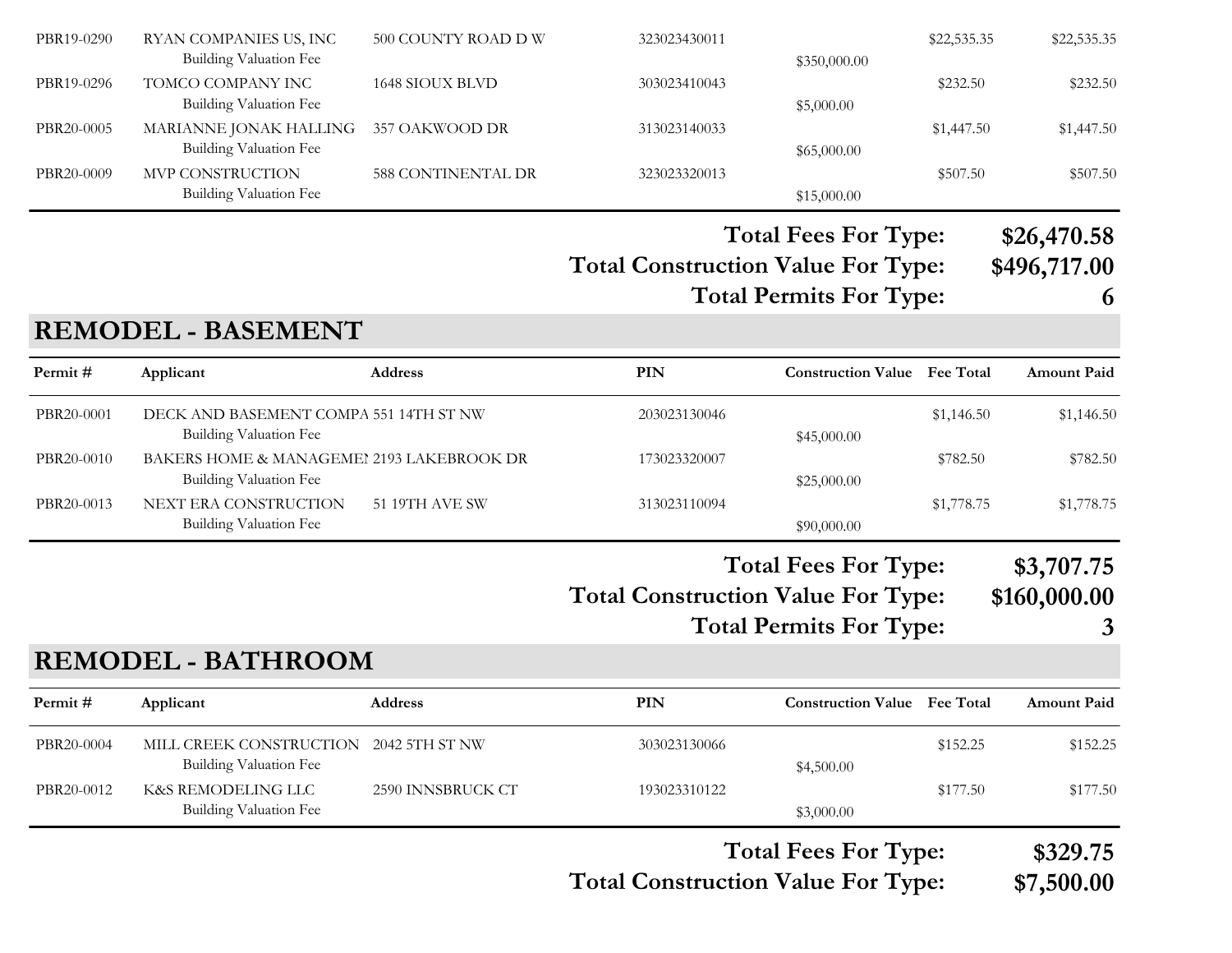## **Total Permits For Type: 2**

| Permit#    | Applicant                                                                        | <b>Address</b>      | <b>PIN</b>                                | <b>Construction Value Fee Total</b> |          | <b>Amount Paid</b> |
|------------|----------------------------------------------------------------------------------|---------------------|-------------------------------------------|-------------------------------------|----------|--------------------|
| PB20-0001  | <b>BUDGET EXTERIORS</b><br><b>Building Valuation Fee</b>                         | 1634 LONG LAKE RD   | 193023110100                              | \$20,346.00                         | \$457.17 | \$457.17           |
|            |                                                                                  |                     |                                           | <b>Total Fees For Type:</b>         |          | \$457.17           |
|            |                                                                                  |                     | <b>Total Construction Value For Type:</b> |                                     |          | \$20,346.00        |
|            |                                                                                  |                     |                                           | <b>Total Permits For Type:</b>      |          |                    |
| Siding     |                                                                                  |                     |                                           |                                     |          |                    |
| Permit#    | Applicant                                                                        | Address             | PIN                                       | <b>Construction Value</b> Fee Total |          | <b>Amount Paid</b> |
| PB20-0002  | <b>CUSTOM REMODELERS INC</b>                                                     | 2201 VALLEY VIEW LN | 183023130038                              |                                     | \$621.49 | \$621.49           |
| PB20-0007  | <b>Building Valuation Fee</b><br>TWIN CITIES SIDING PROFESSI 3059 RICE CREEK TER |                     | 183023230065                              | \$32,983.00                         | \$475.60 | \$475.60           |
|            | Building Valuation Fee                                                           |                     |                                           | \$21,200.00                         |          |                    |
|            |                                                                                  |                     |                                           | <b>Total Fees For Type:</b>         |          | \$1,097.09         |
|            |                                                                                  |                     | <b>Total Construction Value For Type:</b> |                                     |          | \$54,183.00        |
|            |                                                                                  |                     | <b>Total Permits For Type:</b>            |                                     |          | 2                  |
|            | <b>SOLAR PANELS</b>                                                              |                     |                                           |                                     |          |                    |
| Permit#    | Applicant                                                                        | <b>Address</b>      | PIN                                       | <b>Construction Value Fee Total</b> |          | <b>Amount Paid</b> |
| PBR20-0007 | ALL ENERGY SOLAR                                                                 | 1321 MISSISSIPPI ST | 173023320025                              |                                     | \$118.00 | \$118.00           |
| PBR20-0008 | ALL ENERGY SOLAR                                                                 | 2339 16TH TER NW    | 193023120068                              |                                     | \$118.00 | \$118.00           |
| PBR20-0014 | ALL ENERGY SOLAR                                                                 | 1975 TIOGA BLVD     | 303023410085                              |                                     | \$118.00 | \$118.00           |
| PBR20-0016 | ALL ENERGY SOLAR                                                                 | 1278 ROBIN LN       | 193023420088                              |                                     | \$118.00 | \$118.00           |
|            |                                                                                  |                     | <b>Total Fees For Type:</b>               |                                     |          |                    |
|            |                                                                                  |                     |                                           |                                     |          | \$472.00           |
|            |                                                                                  |                     | <b>Total Construction Value For Type:</b> |                                     |          | \$                 |